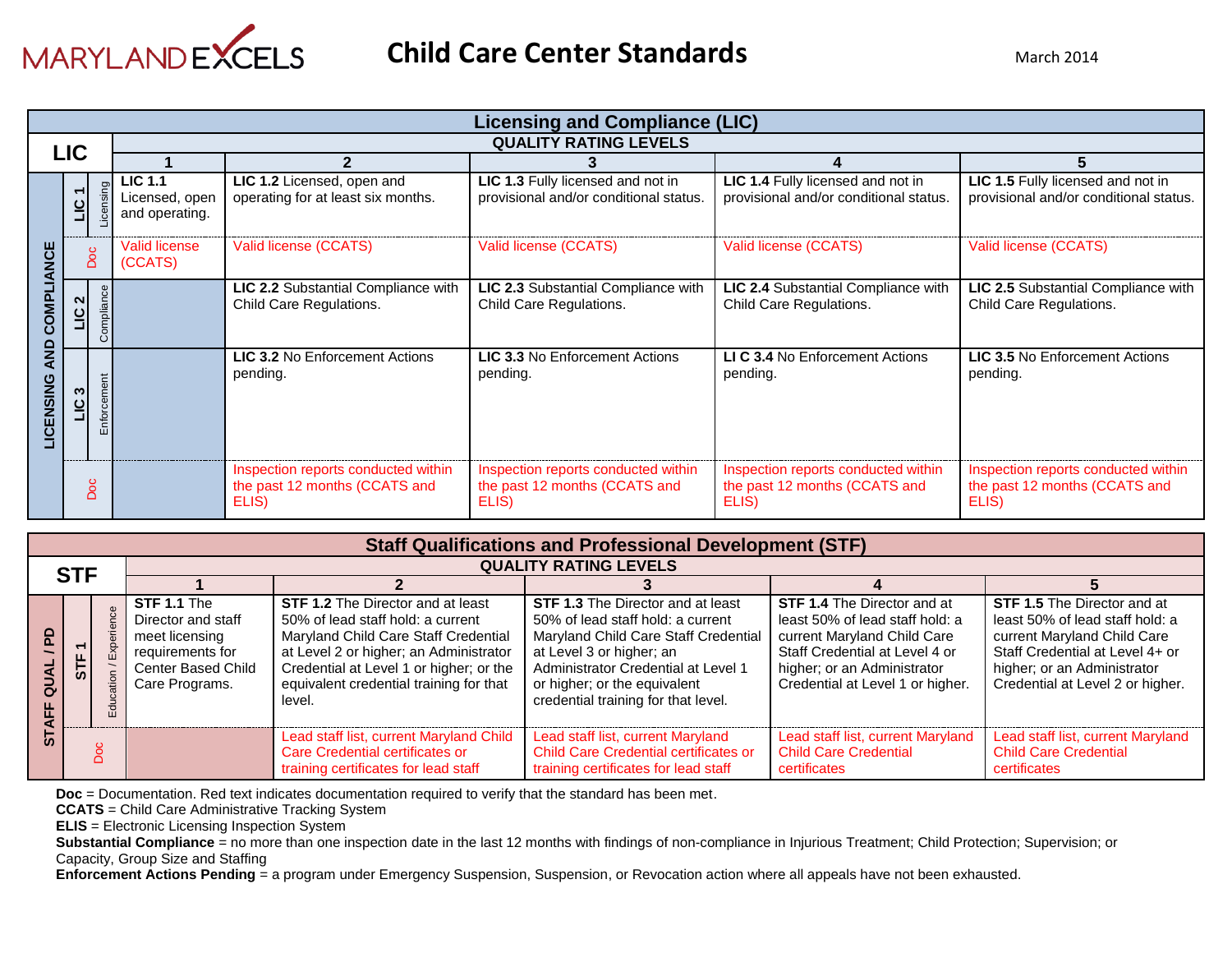

|                      | <b>Accreditation and Rating Scales (ACR)</b>                                                                                                |                             |                            |                                                                                                                                                                                                            |                                                                                                                                                                                                  |                                                                                                                                                                                                                                                  |                                                                                                                                                                                                                                                 |  |  |
|----------------------|---------------------------------------------------------------------------------------------------------------------------------------------|-----------------------------|----------------------------|------------------------------------------------------------------------------------------------------------------------------------------------------------------------------------------------------------|--------------------------------------------------------------------------------------------------------------------------------------------------------------------------------------------------|--------------------------------------------------------------------------------------------------------------------------------------------------------------------------------------------------------------------------------------------------|-------------------------------------------------------------------------------------------------------------------------------------------------------------------------------------------------------------------------------------------------|--|--|
|                      | <b>ACR</b>                                                                                                                                  |                             |                            |                                                                                                                                                                                                            | <b>QUALITY RATING LEVELS</b>                                                                                                                                                                     |                                                                                                                                                                                                                                                  |                                                                                                                                                                                                                                                 |  |  |
|                      |                                                                                                                                             |                             | 1                          | $\overline{2}$                                                                                                                                                                                             | 3                                                                                                                                                                                                | 4                                                                                                                                                                                                                                                | 5                                                                                                                                                                                                                                               |  |  |
| <b>ACCREDITATION</b> | months, the Director or<br>Accreditation<br>designated staff person has<br><b>ACR</b><br>completed MSDE approved<br>Accreditation Training. |                             | ACR 1.2 Within the past 12 | ACR 1.3 Within the past 12<br>months, the Director or<br>designated staff person has<br>visited or had a conversation<br>with a child care program<br>accredited by an organization<br>recognized by MSDE. | <b>ACR 1.4 Accreditation self-study</b><br>completed and validation visit<br>requested.                                                                                                          | <b>ACR 1.5 Accreditation awarded</b><br>by an organization recognized<br>by MSDE and program remains<br>in good standing with accrediting<br>body.                                                                                               |                                                                                                                                                                                                                                                 |  |  |
|                      | Doc                                                                                                                                         |                             |                            | <b>Accreditation Reflection and</b><br><b>Planning form</b>                                                                                                                                                | <b>Accreditation Visit Verification</b><br>form                                                                                                                                                  | Documentation from accrediting<br>organization that visit has been<br>requested                                                                                                                                                                  | Letter or certificate of<br>accreditation award.<br>documentation from accrediting<br>organization that annual report<br>has been received                                                                                                      |  |  |
|                      | $\mathbf{\Omega}$<br><b>ACR</b>                                                                                                             | Classroom<br>Assessment     |                            |                                                                                                                                                                                                            | <b>ACR 2.3 Self-assessment</b><br>conducted using ERS or CLASS<br>for at least one classroom from<br>each age group as defined by<br>the scales.                                                 | <b>ACR 2.4 ERS or CLASS</b><br>conducted by an approved<br>assessor according to the<br>schedule established by MSDE<br>for at least one classroom from<br>each age group as defined by<br>the scales.                                           | <b>ACR 2.5 ERS or CLASS</b><br>conducted by an approved<br>assessor according to the<br>schedule established by MSDE<br>for at least one classroom from<br>each age group as defined by<br>the scales.                                          |  |  |
|                      |                                                                                                                                             | Doc                         |                            |                                                                                                                                                                                                            | <b>Rating Scale Score Sheet(s)</b>                                                                                                                                                               | <b>Rating Scale Score Sheet</b><br>completed by MSDE                                                                                                                                                                                             | <b>Rating Scale Score Sheet</b><br>completed by MSDE assessor                                                                                                                                                                                   |  |  |
| RATING SCALES        | S<br><b>ACR</b>                                                                                                                             | Program Improvement<br>Plan |                            |                                                                                                                                                                                                            | <b>ACR 3.3 Process for continuous</b><br>quality improvement developed,<br>informed by ERS/CLASS<br>assessment(s) and program<br>priorities, including school<br>readiness goals and objectives. | <b>ACR 3.4 Process for continuous</b><br>quality improvement developed<br>and implemented, informed by<br>ERS/CLASS assessment(s),<br>accreditation self-study and<br>program priorities, including<br>school readiness goals and<br>objectives. | <b>ACR 3.5 Process for continuous</b><br>quality improvement developed<br>and implemented, informed by<br>ERS/CLASS assessment(s),<br>accreditation standards and<br>program priorities, including<br>school readiness goals and<br>objectives. |  |  |
|                      |                                                                                                                                             | Doc                         |                            |                                                                                                                                                                                                            | Program Improvement Plan<br>addressing any subscale score<br>below 4.0 and school readiness<br>goals and objectives, a<br>statement of the process of<br>program improvement.                    | Program Improvement Plan<br>addressing any subscale score<br>below 4.5 and school readiness<br>goals and objectives, a<br>statement of the process of<br>program improvement.                                                                    | Program Improvement Plan<br>addressing any subscale score<br>below 5.0 and school readiness<br>goals and objectives, a<br>statement of the process of<br>program improvement.                                                                   |  |  |

**ERS** = Environment Rating Scale – Infant/Toddler, Preschool, School-Age (as appropriate).

**CLASS** = Classroom Assessment Scoring System (Head Start, Preschool for All classrooms and Public Pre-K programs only)

**Accreditation Training** may include: webinar, accreditation orientation, conference, seminar, or workshop.

**Accreditation Reflection and Planning form** available in the Maryland EXCELS online system.

**Accreditation Visit Verification form** available in the Maryland EXCELS online system.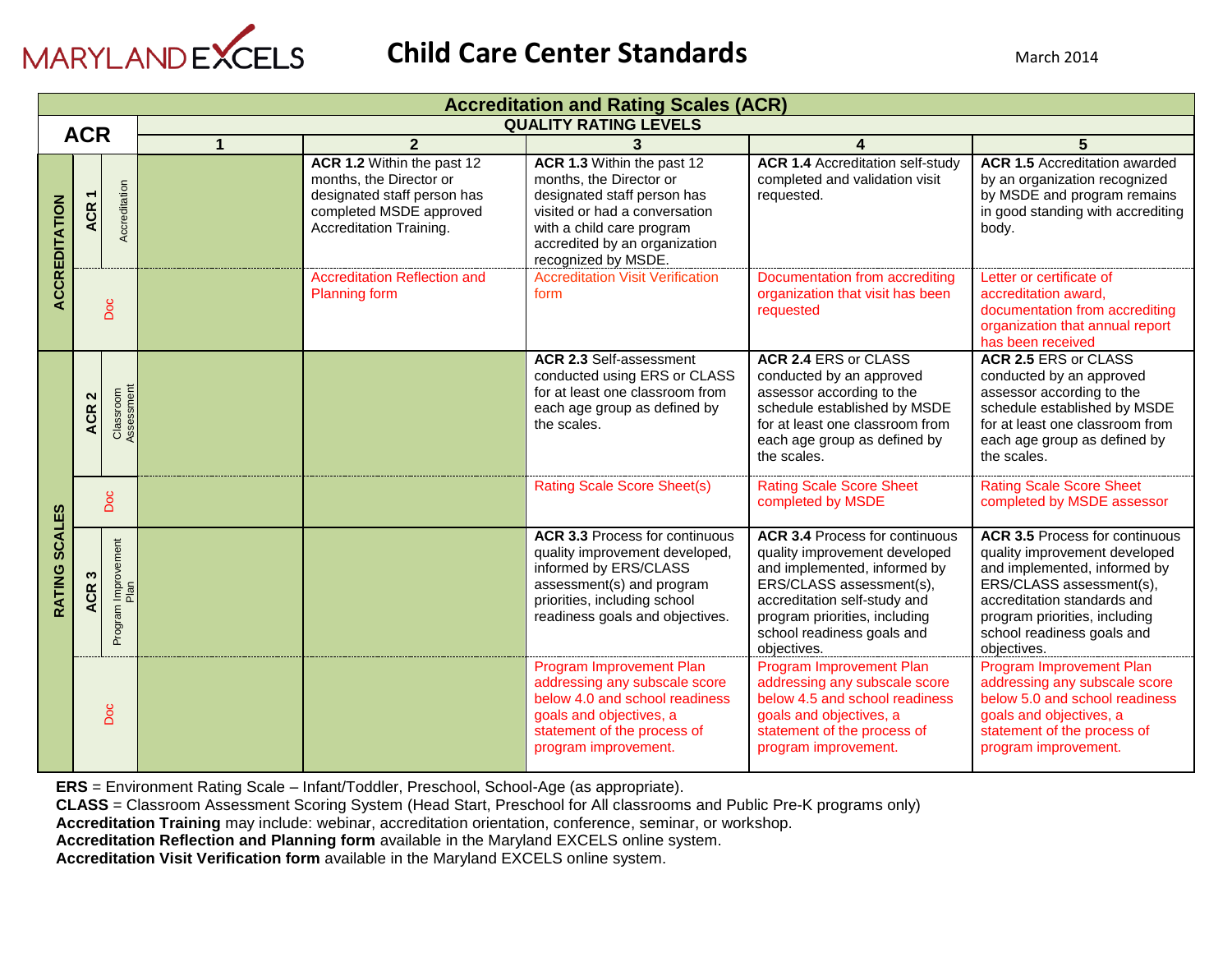

|                              |                 |                      |                                                                                                                                                                                                                                                           |                                                                                                                                                                                                                                                                  | Developmentally Appropriate Learning and Practice (DAP)                                                                                                                                                                                                                                                                                                             |                                                                                                                                                                                                                                                                                                                                                                     |                                                                                                                                                                                                                                                                                                                                                                     |
|------------------------------|-----------------|----------------------|-----------------------------------------------------------------------------------------------------------------------------------------------------------------------------------------------------------------------------------------------------------|------------------------------------------------------------------------------------------------------------------------------------------------------------------------------------------------------------------------------------------------------------------|---------------------------------------------------------------------------------------------------------------------------------------------------------------------------------------------------------------------------------------------------------------------------------------------------------------------------------------------------------------------|---------------------------------------------------------------------------------------------------------------------------------------------------------------------------------------------------------------------------------------------------------------------------------------------------------------------------------------------------------------------|---------------------------------------------------------------------------------------------------------------------------------------------------------------------------------------------------------------------------------------------------------------------------------------------------------------------------------------------------------------------|
|                              | <b>DAP</b>      |                      |                                                                                                                                                                                                                                                           |                                                                                                                                                                                                                                                                  | <b>QUALITY RATING LEVELS</b>                                                                                                                                                                                                                                                                                                                                        |                                                                                                                                                                                                                                                                                                                                                                     |                                                                                                                                                                                                                                                                                                                                                                     |
|                              |                 |                      |                                                                                                                                                                                                                                                           | $\mathbf{2}$                                                                                                                                                                                                                                                     | 3                                                                                                                                                                                                                                                                                                                                                                   | 4                                                                                                                                                                                                                                                                                                                                                                   | 5                                                                                                                                                                                                                                                                                                                                                                   |
|                              | ٣<br><b>DAP</b> | Environment          | DAP 1.1 Children of<br>all abilities are<br>provided with<br>opportunities to<br>interact with their<br>peers in a<br>developmentally<br>appropriate<br>environment that<br>offers a balance of<br>child initiated and<br>teacher directed<br>activities. | DAP 1.2 Children are provided<br>with opportunities to interact<br>with their peers in a<br>developmentally appropriate<br>environment welcoming of<br>children of all abilities that offers<br>a balance of child initiated and<br>teacher directed activities. | DAP 1.3 Children are provided<br>with opportunities to interact<br>with their peers in a<br>developmentally appropriate<br>environment welcoming of<br>children of all abilities that offers<br>a balance of child initiated and<br>teacher directed activities<br>reflecting the interests of the<br>children, their primary language,<br>and cultural background. | DAP 1.4 Children are provided<br>with opportunities to interact with<br>their peers in a developmentally<br>appropriate environment<br>welcoming of children of all<br>abilities that offers a balance of<br>child initiated and teacher<br>directed activities reflecting the<br>interests of the children, their<br>primary language, and cultural<br>background. | DAP 1.5 Children are provided<br>with opportunities to interact with<br>their peers in a developmentally<br>appropriate environment<br>welcoming of children of all<br>abilities that offers a balance of<br>child initiated and teacher<br>directed activities reflecting the<br>interests of the children, their<br>primary language, and cultural<br>background. |
|                              | Doc             |                      | <b>Daily Schedule</b>                                                                                                                                                                                                                                     | Daily Schedule and Philosophy<br><b>Statement</b>                                                                                                                                                                                                                | Daily Schedule and Philosophy<br><b>Statement</b>                                                                                                                                                                                                                                                                                                                   | Daily Schedule and Philosophy<br><b>Statement</b>                                                                                                                                                                                                                                                                                                                   | Daily Schedule and Philosophy<br><b>Statement</b>                                                                                                                                                                                                                                                                                                                   |
| AND EDUCATION<br><b>CARE</b> | 2<br>DAP        | Learning Materials   |                                                                                                                                                                                                                                                           | DAP 2.2 Materials are:<br>developmentally appropriate;<br>accessible; reflect children's<br>interests; and support children<br>of all abilities.                                                                                                                 | DAP 2.3 Materials are:<br>developmentally appropriate;<br>accessible; promote multiple<br>modes of exploration and<br>learning; reflect children's<br>interests; and support children<br>of all abilities.                                                                                                                                                          | DAP 2.4 Materials are:<br>developmentally appropriate;<br>accessible; promote multiple<br>modes of exploration and<br>learning; reflect children's<br>interests, culture, and language;<br>and support children of all<br>abilities.                                                                                                                                | DAP 2.5 Materials are:<br>developmentally appropriate;<br>accessible; promote multiple<br>modes of exploration and<br>learning; reflect children's<br>interests, culture, and language;<br>support children of all abilities;<br>and are rotated.                                                                                                                   |
|                              | Doc             |                      |                                                                                                                                                                                                                                                           | Statement describing selection<br>and use of learning materials                                                                                                                                                                                                  | Statement describing selection<br>and use of learning materials                                                                                                                                                                                                                                                                                                     | <b>Statement describing selection</b><br>and use of learning materials                                                                                                                                                                                                                                                                                              | <b>Statement describing selection</b><br>and use of learning materials                                                                                                                                                                                                                                                                                              |
|                              | w<br>DAP        | Guidance<br>Positive | DAP 3.1 Staff uses<br>positive behavioral<br>supports and<br>strategies with<br>children that include<br>providing choices and<br>using redirection.                                                                                                      | DAP 3.2 Staff uses positive<br>behavioral supports and<br>strategies with children that<br>include: providing choices,<br>using redirection, and clear<br>rules and expectations.                                                                                | DAP 3.3 Staff uses positive<br>behavioral supports and<br>strategies with children that<br>include: providing choices;<br>using redirection, reflection, and<br>problem solving; and clear rules<br>and expectations.                                                                                                                                               | DAP 3.4 Staff uses positive<br>behavioral supports and<br>strategies with children that<br>include: providing choices; using<br>redirection, reflection, and<br>problem solving; and clear rules<br>and expectations developed with<br>input from the children.                                                                                                     | DAP 3.5: Staff uses positive<br>behavioral supports and<br>strategies with children that<br>include: providing choices; using<br>redirection, reflection, and<br>problem solving; and clear rules<br>and expectations developed with<br>input from the children.                                                                                                    |
|                              |                 | Doc                  | <b>Written Policy for</b><br>positive behavioral<br>practices (Discipline<br>Policy)                                                                                                                                                                      | <b>Written Policy for positive</b><br>behavioral practices                                                                                                                                                                                                       | <b>Written Policy for positive</b><br>behavioral practices                                                                                                                                                                                                                                                                                                          | <b>Written Policy for positive</b><br>behavioral practices                                                                                                                                                                                                                                                                                                          | <b>Written Policy for positive</b><br>behavioral practices                                                                                                                                                                                                                                                                                                          |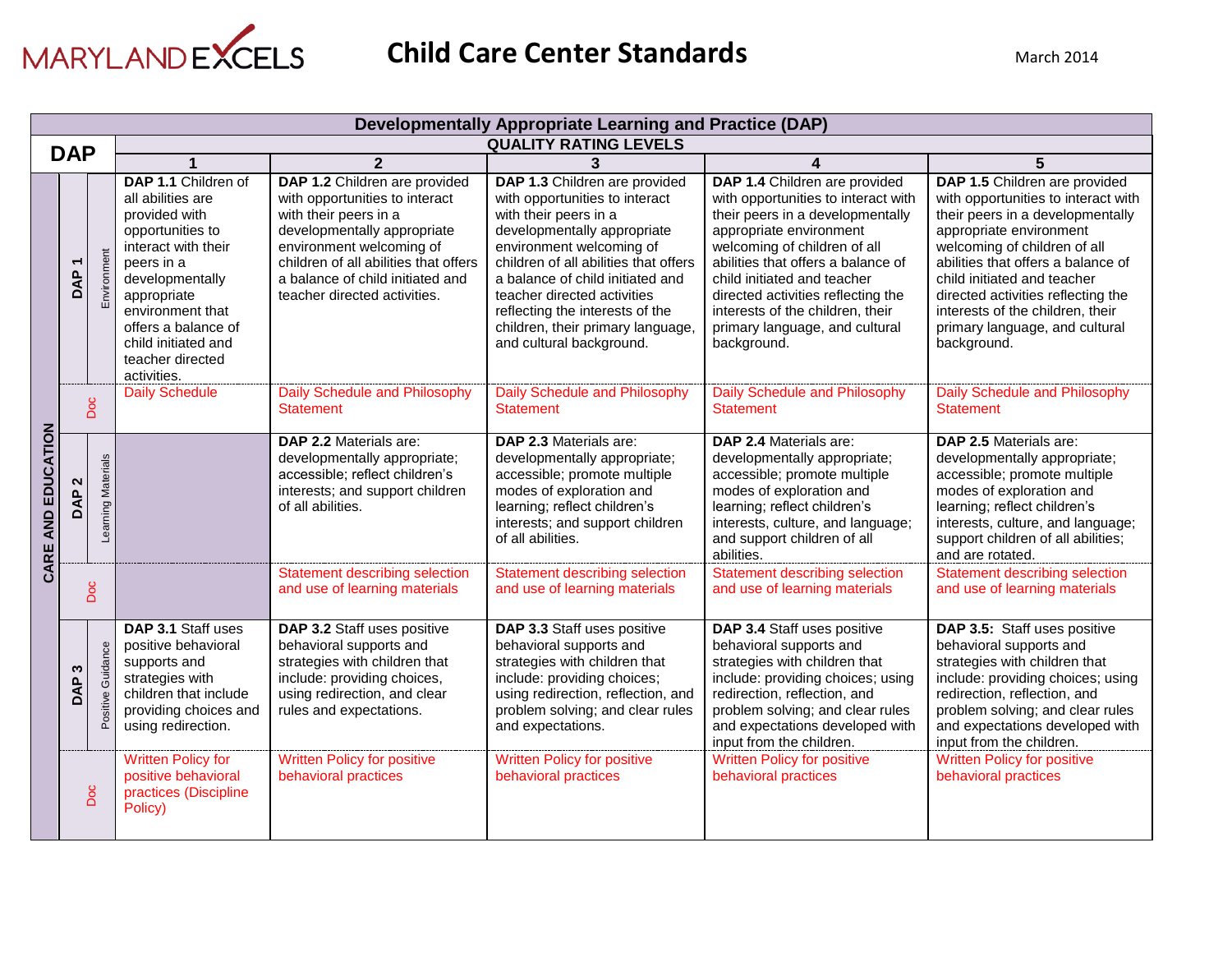

|                   |                       |                |                                                                                                                                                                                             |                                                                                                                                                                                                                                             | <b>Developmentally Appropriate Learning and Practice (DAP)</b>                                                                                                                                                                                                                             |                                                                                                                                                                                                                                                                                                                                                          |                                                                                                                                                                                                                                                                                                                                                                                                         |
|-------------------|-----------------------|----------------|---------------------------------------------------------------------------------------------------------------------------------------------------------------------------------------------|---------------------------------------------------------------------------------------------------------------------------------------------------------------------------------------------------------------------------------------------|--------------------------------------------------------------------------------------------------------------------------------------------------------------------------------------------------------------------------------------------------------------------------------------------|----------------------------------------------------------------------------------------------------------------------------------------------------------------------------------------------------------------------------------------------------------------------------------------------------------------------------------------------------------|---------------------------------------------------------------------------------------------------------------------------------------------------------------------------------------------------------------------------------------------------------------------------------------------------------------------------------------------------------------------------------------------------------|
|                   | <b>DAP</b>            |                |                                                                                                                                                                                             |                                                                                                                                                                                                                                             | <b>QUALITY RATING LEVELS</b>                                                                                                                                                                                                                                                               |                                                                                                                                                                                                                                                                                                                                                          |                                                                                                                                                                                                                                                                                                                                                                                                         |
|                   |                       |                |                                                                                                                                                                                             | $\overline{2}$                                                                                                                                                                                                                              |                                                                                                                                                                                                                                                                                            |                                                                                                                                                                                                                                                                                                                                                          |                                                                                                                                                                                                                                                                                                                                                                                                         |
|                   | 4<br>DAP              | Curriculum     |                                                                                                                                                                                             | DAP 4.2 MSDE Healthy<br>Beginnings, Maryland Early<br>Learning Standards, or state-<br>recommended or recognized<br>curriculum guides the lesson<br>planning process.                                                                       | DAP 4.3 MSDE Healthy<br>Beginnings, Maryland Early<br>Learning Standards, or state-<br>recommended or recognized<br>curriculum guides the lesson<br>planning process.                                                                                                                      | DAP 4.4 Implementation of a<br>curriculum that is aligned with<br>Maryland Early Learning Standards<br>and/or state-recommended or<br>recognized curriculum.                                                                                                                                                                                             | DAP 4.5 Implementation of a state-<br>recommended or recognized<br>curriculum.                                                                                                                                                                                                                                                                                                                          |
|                   | 5<br>DAP              | Planning       |                                                                                                                                                                                             | DAP 5.2 Lesson plans include<br>age-appropriate activities<br>reflective of children's interests<br>and skills; address the<br>developmental needs of each<br>and every child; and include<br>information from an IFSP/IEP, if<br>provided. | DAP 5.3 Lesson plans include<br>age-appropriate, domain-based<br>activities reflective of children's<br>interests and skills; address the<br>developmental needs of each and<br>every child; are informed by<br>observations; and include<br>information from an IFSP/IEP, if<br>provided. | DAP 5.4 Lesson plans include age-<br>appropriate, domain-based activities<br>reflective of children's interests and<br>skills; address the developmental<br>needs of each and every child; are<br>informed by observations and<br>information gained from families<br>about their children; and include<br>information from an IFSP/IEP, if<br>provided. | DAP 5.5 Lesson plans include<br>culturally competent, age-<br>appropriate, domain-based activities<br>reflective of children's interests and<br>skills; address the developmental<br>needs of each and every child; are<br>informed by ongoing assessments,<br>observations, and information gained<br>from families about their children; and<br>include information from an IFSP/IEP.<br>if provided. |
| <b>STRATEGIES</b> | Doc                   |                |                                                                                                                                                                                             | Curriculum statement, lesson<br>planning process statement                                                                                                                                                                                  | Curriculum statement, lesson<br>planning process statement                                                                                                                                                                                                                                 | Curriculum statement, lesson<br>planning process statement                                                                                                                                                                                                                                                                                               | Curriculum statement, lesson<br>planning process statement                                                                                                                                                                                                                                                                                                                                              |
| TEACHING          | $\circ$<br>o          | Implementation | <b>DAP 6.1 Activities are</b><br>individualized to<br>address the<br>developmental needs<br>of each and every child<br>and are informed by<br>information from an<br>IFSP/IEP, if provided. | <b>DAP 6.2</b> Activities provide<br>opportunities for whole group,<br>small group and individual<br>learning experiences and<br>include adequate time for<br>transitions, literacy, and<br>reading opportunities.                          | <b>DAP 6.3 Domain-based activities</b><br>provide opportunities for whole<br>group, small group and individual<br>learning experiences that include<br>adequate time for transitions,<br>literacy, and reading<br>opportunities.                                                           | <b>DAP 6.4 Domain-based activities</b><br>provide opportunities for whole group,<br>small group and individual learning<br>experiences that include adequate<br>time for transitions, literacy, and<br>reading opportunities.                                                                                                                            | <b>DAP 6.5 Domain-based activities</b><br>provide opportunities for whole group,<br>small group and individual learning<br>experiences that include adequate<br>time for transitions, literacy, and<br>reading opportunities.                                                                                                                                                                           |
|                   |                       | Doc            | Daily Schedule or<br>lesson plan                                                                                                                                                            | Recent lesson plan, Daily<br><b>Schedule</b>                                                                                                                                                                                                | Recent lesson plan for each age<br>group, Daily Schedule                                                                                                                                                                                                                                   | Recent lesson plan for each age<br>group, Daily Schedule                                                                                                                                                                                                                                                                                                 | Recent lesson plan for each age<br>group, Daily Schedule                                                                                                                                                                                                                                                                                                                                                |
|                   | $\overline{ }$<br>DAP | Screen Time    |                                                                                                                                                                                             | DAP 7.2 Television, computers<br>or other media devices are<br>used only when directly related<br>to facilitated learning<br>experiences; and no screen<br>time for children under the age<br>of $2$ .                                      | DAP 7.3 Television, computers or<br>other media devices are used<br>only when directly related to<br>facilitated learning experiences;<br>and no screen time for children<br>under the age of 2.                                                                                           | DAP 7.4 Television, computers or<br>other media devices are used only<br>when directly related to facilitated<br>learning experiences; and no screen<br>time for children under the age of 2.                                                                                                                                                            | DAP 7.5 Television, computers or<br>other media devices are used only<br>when directly related to facilitated<br>learning experiences; and no screen<br>time for children under the age of 2.                                                                                                                                                                                                           |
|                   |                       | Doc            |                                                                                                                                                                                             | Statement of policy regarding<br>screen time.                                                                                                                                                                                               | Statement of policy regarding<br>screen time.                                                                                                                                                                                                                                              | Statement of policy regarding screen<br>time.                                                                                                                                                                                                                                                                                                            | Statement of policy regarding screen<br>time.                                                                                                                                                                                                                                                                                                                                                           |

**Healthy Beginnings** = *Healthy Beginnings: Supporting Development and Learning from Birth through Three Years of Age*

**Domains for children Birth through Three Years of Age** = Personal and Social Development, Language Development, Cognitive Development, and Physical Development

**Domains for children Three through Five Years of Age** = Social and Personal Development, Language and Literacy, Mathematical Thinking, Scientific Thinking, Social Studies, the Arts, and Physical Development and Health

**IFSP** = Individualized Family Service Plan

**IEP** = Individualized Education Program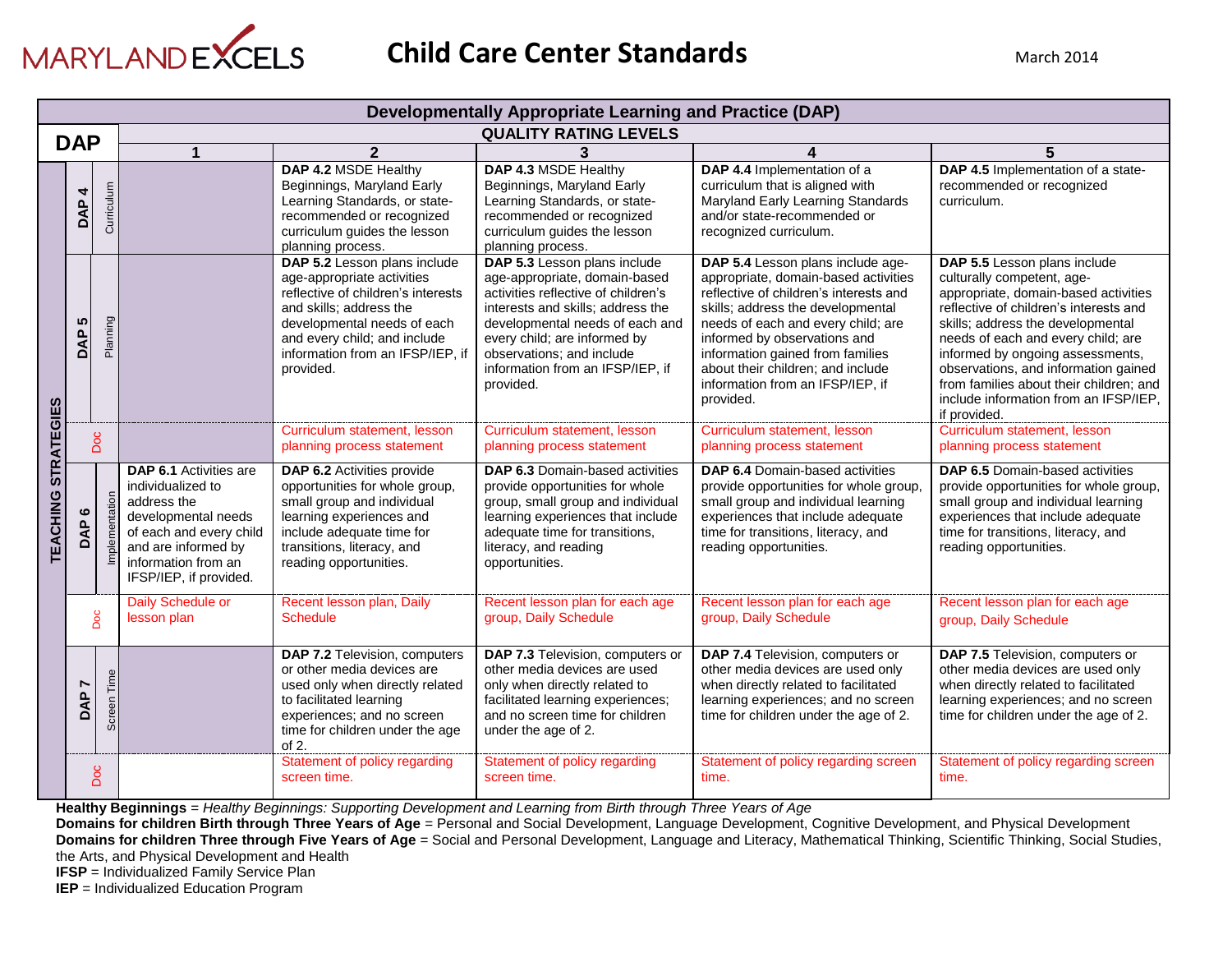

|                                         |                 |                           |                                                                                                                                                                                                                                                                                                                      |                                                                                                                                                                                                                                                                                                      |                                                                                                                                                                                                                                                                                                      | <b>Developmentally Appropriate Learning and Practice (Continued)</b>                                                                                                                                                                                                                           |                                                                                                                                                                                                                                                                                          |
|-----------------------------------------|-----------------|---------------------------|----------------------------------------------------------------------------------------------------------------------------------------------------------------------------------------------------------------------------------------------------------------------------------------------------------------------|------------------------------------------------------------------------------------------------------------------------------------------------------------------------------------------------------------------------------------------------------------------------------------------------------|------------------------------------------------------------------------------------------------------------------------------------------------------------------------------------------------------------------------------------------------------------------------------------------------------|------------------------------------------------------------------------------------------------------------------------------------------------------------------------------------------------------------------------------------------------------------------------------------------------|------------------------------------------------------------------------------------------------------------------------------------------------------------------------------------------------------------------------------------------------------------------------------------------|
|                                         | <b>DAP</b>      |                           |                                                                                                                                                                                                                                                                                                                      |                                                                                                                                                                                                                                                                                                      | <b>QUALITY RATING LEVELS</b>                                                                                                                                                                                                                                                                         |                                                                                                                                                                                                                                                                                                |                                                                                                                                                                                                                                                                                          |
|                                         |                 |                           |                                                                                                                                                                                                                                                                                                                      | $\mathbf{z}$                                                                                                                                                                                                                                                                                         | 3                                                                                                                                                                                                                                                                                                    |                                                                                                                                                                                                                                                                                                | 5                                                                                                                                                                                                                                                                                        |
| <b>PROGRESS</b><br><b>DEVELOPMENTAL</b> | $\infty$<br>DAP | Developmental Screening   | <b>DAP 8.1</b><br>Developmental<br>screenings are<br>conducted on all<br>children (Birth through<br>age 5) within 90 days of<br>enrollment and at<br>scheduled intervals as<br>determined by MSDE;<br>results are shared with<br>families, and referrals<br>are made when<br>appropriate.<br>(Date to be determined) | DAP 8.2 Developmental<br>screenings are conducted<br>on all children (Birth<br>through age 5) within 90<br>days of enrollment and at<br>scheduled intervals as<br>determined by MSDE;<br>results are shared with<br>families, and referrals are<br>made when appropriate.<br>(Date to be determined) | DAP 8.3 Developmental<br>screenings are conducted<br>on all children (Birth<br>through age 5) within 90<br>days of enrollment and at<br>scheduled intervals as<br>determined by MSDE;<br>results are shared with<br>families, and referrals are<br>made when appropriate.<br>(Date to be determined) | DAP 8.4 Developmental<br>screenings are conducted on all<br>children (Birth through age 5)<br>within 90 days of enrollment and<br>at scheduled intervals as<br>determined by MSDE; results are<br>shared with families, and referrals<br>are made when appropriate.<br>(Date to be determined) | DAP 8.5 Developmental screenings are<br>conducted on all children (Birth through age<br>5) within 90 days of enrollment and at<br>scheduled intervals as determined by MSDE;<br>results are shared with families, and referrals<br>are made when appropriate.<br>(Date to be determined) |
|                                         |                 | Doc                       | To be determined                                                                                                                                                                                                                                                                                                     | To be determined                                                                                                                                                                                                                                                                                     | To be determined                                                                                                                                                                                                                                                                                     | To be determined                                                                                                                                                                                                                                                                               | To be determined                                                                                                                                                                                                                                                                         |
| <b>AND</b><br>ASSESSMENT                | ၜ<br><b>BAP</b> | Developmental<br>Progress |                                                                                                                                                                                                                                                                                                                      | DAP 9.2 Staff observes<br>children's developmental<br>progress.                                                                                                                                                                                                                                      | DAP 9.3 Staff observes<br>children's progress using<br>developmental checklists.                                                                                                                                                                                                                     | DAP 9.4 Staff observes children's<br>progress using developmental<br>checklists that are either designed<br>for or aligned with the curriculum.                                                                                                                                                | DAP 9.5 Staff observes children's progress<br>and conducts ongoing assessments that<br>include: observation and anecdotal records;<br>portfolios; and checklists that are either<br>designed for or aligned with the curriculum.                                                         |
|                                         |                 | <b>Doc</b>                |                                                                                                                                                                                                                                                                                                                      | Statement of observation<br>practices                                                                                                                                                                                                                                                                | Statement of observation<br>practices, developmental<br>checklist                                                                                                                                                                                                                                    | Statement of observation<br>practices, developmental checklist                                                                                                                                                                                                                                 | Statement of observation and assessment<br>practices, sample child assessment tools                                                                                                                                                                                                      |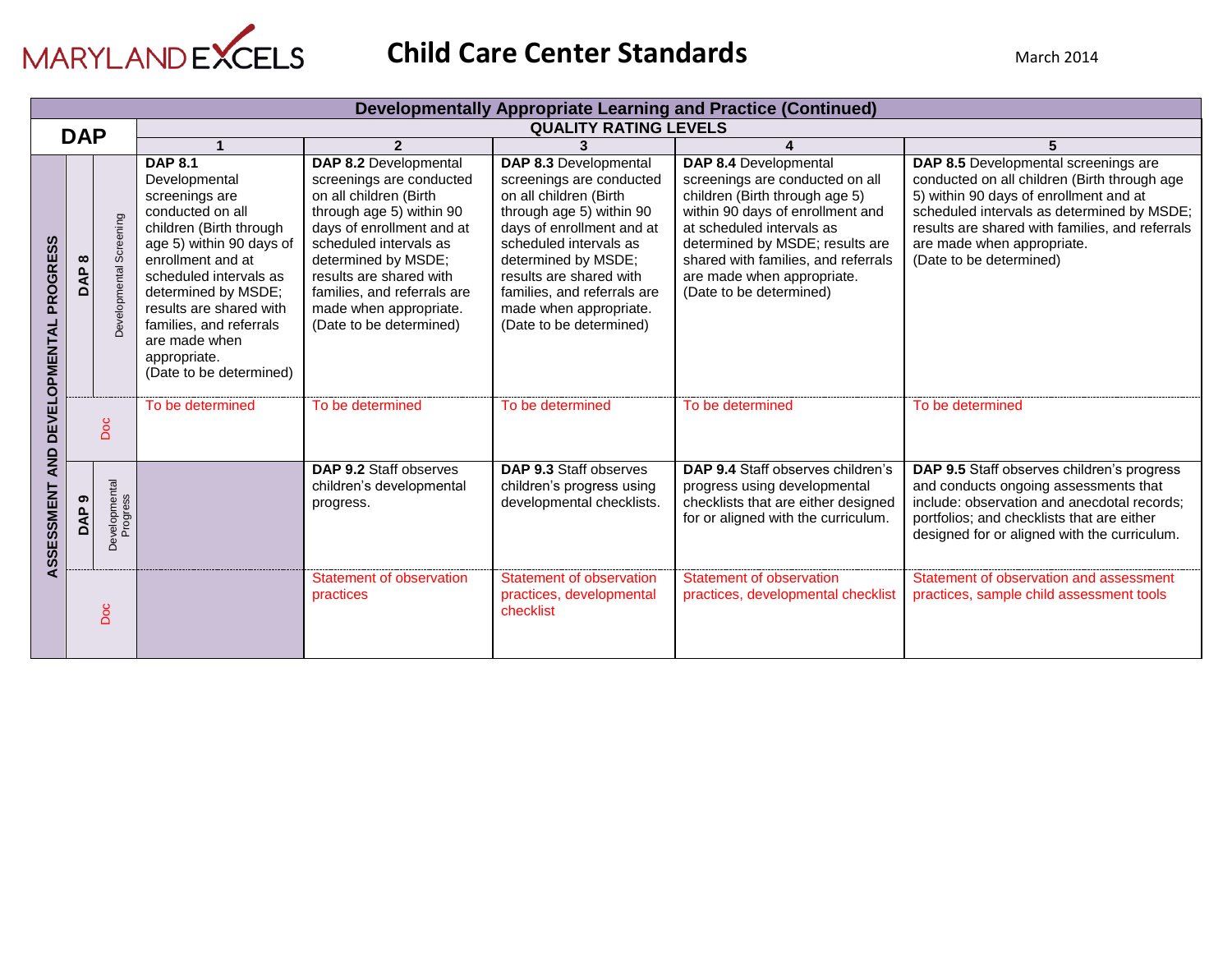

|          | <b>Administrative Policies and Practices (ADM)</b> |                             |                                                                                                                                                                                                                                              |                                                                                                                                                                                                                                  |                                                                                                                                                                                                                                                                                                         |                                                                                                                                                                                                                                                                                                                                                                                          |                                                                                                                                                                                                                                                                                                                                                                                             |  |  |
|----------|----------------------------------------------------|-----------------------------|----------------------------------------------------------------------------------------------------------------------------------------------------------------------------------------------------------------------------------------------|----------------------------------------------------------------------------------------------------------------------------------------------------------------------------------------------------------------------------------|---------------------------------------------------------------------------------------------------------------------------------------------------------------------------------------------------------------------------------------------------------------------------------------------------------|------------------------------------------------------------------------------------------------------------------------------------------------------------------------------------------------------------------------------------------------------------------------------------------------------------------------------------------------------------------------------------------|---------------------------------------------------------------------------------------------------------------------------------------------------------------------------------------------------------------------------------------------------------------------------------------------------------------------------------------------------------------------------------------------|--|--|
|          | <b>ADM</b>                                         |                             |                                                                                                                                                                                                                                              |                                                                                                                                                                                                                                  | <b>QUALITY RATING LEVELS</b>                                                                                                                                                                                                                                                                            |                                                                                                                                                                                                                                                                                                                                                                                          |                                                                                                                                                                                                                                                                                                                                                                                             |  |  |
|          |                                                    |                             | 1                                                                                                                                                                                                                                            | $\overline{2}$                                                                                                                                                                                                                   | 3                                                                                                                                                                                                                                                                                                       | 4                                                                                                                                                                                                                                                                                                                                                                                        |                                                                                                                                                                                                                                                                                                                                                                                             |  |  |
|          | <b>ADM</b>                                         | nformation and Policies     | <b>ADM 1.1</b><br>Information<br>provided to<br>families includes<br>policies and<br>practices for:<br>health and<br>safety;<br>tuition/enrollment;<br>and inclusion of<br>children with<br>disabilities or<br>special health<br>care needs. | <b>ADM 1.2 Information</b><br>provided to families<br>includes policies and<br>practices for: health<br>and safety;<br>tuition/enrollment;<br>and inclusion of<br>children with<br>disabilities or special<br>health care needs. | <b>ADM 1.3 Information</b><br>provided to families includes<br>a mission and/or philosophy<br>statement and policies and<br>practices for: health and<br>safety; positive behavior<br>practices; tuition/enrollment;<br>and inclusion of children<br>with disabilities or special<br>health care needs. | ADM 1.4 Information provided to families<br>includes a mission and/or philosophy<br>statement and policies and practices for:<br>health and safety; positive behavior practices;<br>tuition/enrollment; inclusion of children with<br>disabilities or special health care needs;<br>communicating with families; physical fitness;<br>nutrition; and curriculum and child<br>assessment. | ADM 1.5 Information provided to<br>families includes a mission and/or<br>philosophy statement and policies and<br>practices for: health and safety;<br>positive behavior practices;<br>tuition/enrollment; inclusion of children<br>with disabilities or special health care<br>needs; communicating with families;<br>physical fitness; nutrition; and<br>curriculum and child assessment. |  |  |
|          | $\mathbf{\Omega}$<br><b>ADM</b>                    | Receipt of<br>Policies      |                                                                                                                                                                                                                                              |                                                                                                                                                                                                                                  |                                                                                                                                                                                                                                                                                                         | ADM 2.4 Families provided with information<br>upon enrollment and written receipt is<br>documented.                                                                                                                                                                                                                                                                                      | ADM 2.5 Families provided with<br>information upon enrollment and<br>written receipt is documented.                                                                                                                                                                                                                                                                                         |  |  |
| FAMILIES |                                                    | Doc                         | Family handbook,<br>written<br>agreement or<br>contract                                                                                                                                                                                      | Family handbook,<br>written agreement or<br>contract                                                                                                                                                                             | Family handbook, written<br>agreement or contract                                                                                                                                                                                                                                                       | Family handbook, written agreement or<br>contract, and one signed receipt                                                                                                                                                                                                                                                                                                                | Family handbook, written agreement<br>or contract, and one signed receipt                                                                                                                                                                                                                                                                                                                   |  |  |
|          | S<br><b>ADM</b>                                    | CACFP                       |                                                                                                                                                                                                                                              |                                                                                                                                                                                                                                  | ADM 3.3 The program<br>participates in the Child and<br>Adult Care Food Program<br>(CACFP).                                                                                                                                                                                                             | ADM 3.4 The program participates in the<br>Child and Adult Care Food Program<br>(CACFP).                                                                                                                                                                                                                                                                                                 | ADM 3.5 The program participates in<br>the Child and Adult Care Food<br>Program (CACFP).                                                                                                                                                                                                                                                                                                    |  |  |
|          |                                                    | Doc                         |                                                                                                                                                                                                                                              |                                                                                                                                                                                                                                  | <b>CACFP</b> participation verified<br>by MSDE or Ineligibility/Non-<br>Participation form                                                                                                                                                                                                              | <b>CACFP</b> participation verified by MSDE or<br>Ineligibility/Non-Participation form                                                                                                                                                                                                                                                                                                   | <b>CACFP participation verified by MSDE</b><br>or Ineligibility/Non-Participation form                                                                                                                                                                                                                                                                                                      |  |  |
|          | 4<br><b>ADM</b>                                    | Nutritious Meals and Snacks |                                                                                                                                                                                                                                              |                                                                                                                                                                                                                                  | <b>ADM 4.3 Program provides</b><br>fresh fruits and/or vegetables<br>at least twice a week, and<br>monitors meals provided from<br>home and supplements as<br>necessary to ensure that<br>children are receiving<br>nutritious, balanced meals<br>and snacks.<br>Nutrition Policy, copy of a            | ADM 4.4 Program provides whole grains,<br>fresh fruits and/or vegetables at least three<br>times a week, and limits fat, sugar and salt in<br>food served by the program. The program<br>monitors meals provided from home and<br>supplements as necessary to ensure that<br>children are receiving nutritious, balanced<br>meals and snacks.<br>Nutrition Policy, copy of a weekly menu | ADM 4.5 Program provides whole<br>grains, fresh fruits and/or vegetables<br>at least four times a week, and limits<br>fat, sugar and salt in food served by<br>the program. The program monitors<br>meals provided from home and<br>supplements as necessary to ensure<br>that children are receiving nutritious,<br>balanced meals and snacks.<br>Nutrition Policy, copy of a weekly       |  |  |
|          |                                                    | Doc                         |                                                                                                                                                                                                                                              |                                                                                                                                                                                                                                  | weekly menu served within<br>the past month                                                                                                                                                                                                                                                             | served within the past month                                                                                                                                                                                                                                                                                                                                                             | menu served within the past month                                                                                                                                                                                                                                                                                                                                                           |  |  |

**Ineligibility/Non-Participation form** available in the Maryland EXCELS online system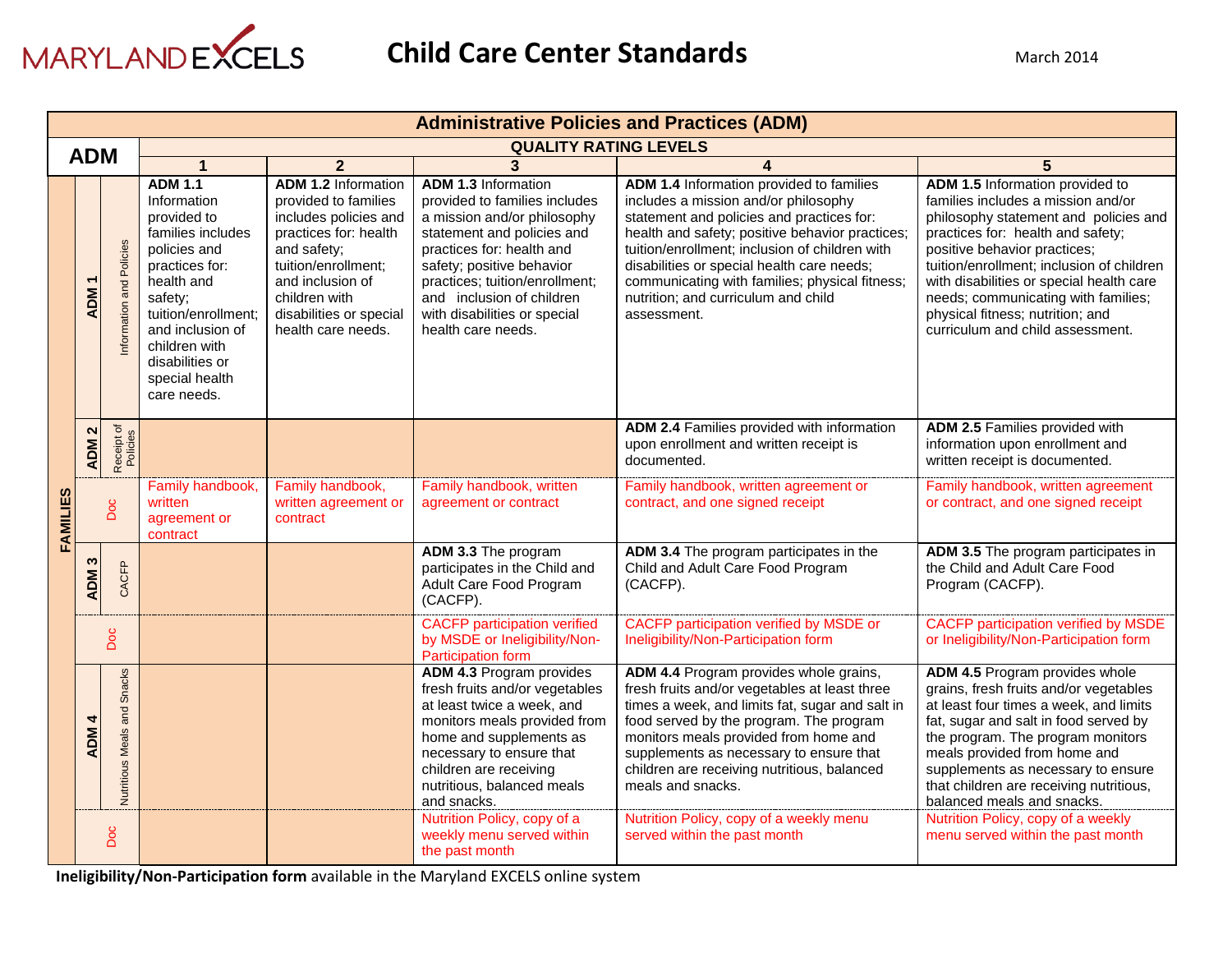

|                      | <b>Administrative Policies and Practices (ADM)</b> |                      |                                                                                                                                                                                                                      |                                                                                                                                                                                                             |                                                                                                                                                                                                       |                                                                                                                                                                                                 |                                                                                                                                                                                                 |  |  |
|----------------------|----------------------------------------------------|----------------------|----------------------------------------------------------------------------------------------------------------------------------------------------------------------------------------------------------------------|-------------------------------------------------------------------------------------------------------------------------------------------------------------------------------------------------------------|-------------------------------------------------------------------------------------------------------------------------------------------------------------------------------------------------------|-------------------------------------------------------------------------------------------------------------------------------------------------------------------------------------------------|-------------------------------------------------------------------------------------------------------------------------------------------------------------------------------------------------|--|--|
|                      |                                                    |                      |                                                                                                                                                                                                                      |                                                                                                                                                                                                             |                                                                                                                                                                                                       | <b>QUALITY RATING LEVELS</b>                                                                                                                                                                    |                                                                                                                                                                                                 |  |  |
| <b>ADM</b>           |                                                    |                      |                                                                                                                                                                                                                      | $\overline{2}$                                                                                                                                                                                              | 3                                                                                                                                                                                                     |                                                                                                                                                                                                 | 5                                                                                                                                                                                               |  |  |
|                      | <b>5</b><br><b>ADM</b>                             | Family<br>Engagement |                                                                                                                                                                                                                      | <b>ADM 5.2 Families</b><br>provided with at least<br>two different types of<br>opportunities to be<br>engaged in the<br>program.                                                                            | <b>ADM 5.3 Families provided</b><br>with at least three different<br>types of opportunities to be<br>engaged in the program.                                                                          | ADM 5.4 Families provided with at least<br>four different types of opportunities to be<br>engaged in the program.                                                                               | ADM 5.5 Families provided with at<br>least five different types of<br>opportunities to be engaged in the<br>program.                                                                            |  |  |
|                      |                                                    | Doc                  |                                                                                                                                                                                                                      | <b>Examples of family</b><br>engagement<br>opportunities                                                                                                                                                    | <b>Examples of family</b><br>engagement opportunities                                                                                                                                                 | Examples of family engagement<br>opportunities                                                                                                                                                  | Examples of family engagement<br>opportunities                                                                                                                                                  |  |  |
|                      | ဖ<br><b>ADM</b>                                    | ි                    | <b>ADM 6.1</b><br>Program<br>conducts family<br>conferences.                                                                                                                                                         | ADM 6.2 Program<br>conducts family<br>conferences at least<br>once a year.                                                                                                                                  | ADM 6.3 Program conducts<br>family conferences at least<br>once a year.                                                                                                                               | ADM 6.4 Program conducts family<br>conferences at least twice a year.                                                                                                                           | ADM 6.5 Program conducts family<br>conferences at least twice a year.                                                                                                                           |  |  |
|                      |                                                    | Doc                  | Conference<br>schedule, sign-up<br>sheet                                                                                                                                                                             | Conference schedule,<br>sign-up sheet                                                                                                                                                                       | Conference schedule, sign-<br>up sheet                                                                                                                                                                | Conference schedule, sign-up sheet                                                                                                                                                              | Conference schedule, sign-up sheet                                                                                                                                                              |  |  |
| FAMILIES (Continued) | <b>ADM</b>                                         | FSP/IEP              | ADM 7.1 Copy of<br>a child's<br>IFSP/IEP is<br>requested and<br>staff works with<br>the family and<br>early intervention<br>or special<br>education service<br>providers to<br>support child and<br>family outcomes. | ADM 7.2 Copy of a<br>child's IFSP/IEP is<br>requested and staff<br>works with the family<br>and early intervention<br>or special education<br>service providers to<br>support child and<br>family outcomes. | ADM 7.3 Copy of a child's<br>IFSP/IEP is requested and<br>staff works with the family<br>and early intervention or<br>special education service<br>providers to support child<br>and family outcomes. | ADM 7.4 Copy of a child's IFSP/IEP is<br>requested and staff works with the family<br>and early intervention or special education<br>service providers to support child and<br>family outcomes. | ADM 7.5 Copy of a child's IFSP/IEP is<br>requested and staff works with the<br>family and early intervention or special<br>education service providers to support<br>child and family outcomes. |  |  |
|                      |                                                    | Doc                  | Enrollment/intake<br>documentation,<br>schedule of early<br>intervention or<br>special education<br>services (if<br>applicable)                                                                                      | Enrollment/intake<br>documentation.<br>schedule of early<br>intervention or special<br>education services (if<br>applicable)                                                                                | Enrollment/intake<br>documentation, schedule of<br>early intervention or special<br>education services (if<br>applicable)                                                                             | Enrollment/intake documentation,<br>schedule of early intervention or special<br>education services (if applicable)                                                                             | Enrollment/intake documentation,<br>schedule of early intervention or<br>special education services (if<br>applicable)                                                                          |  |  |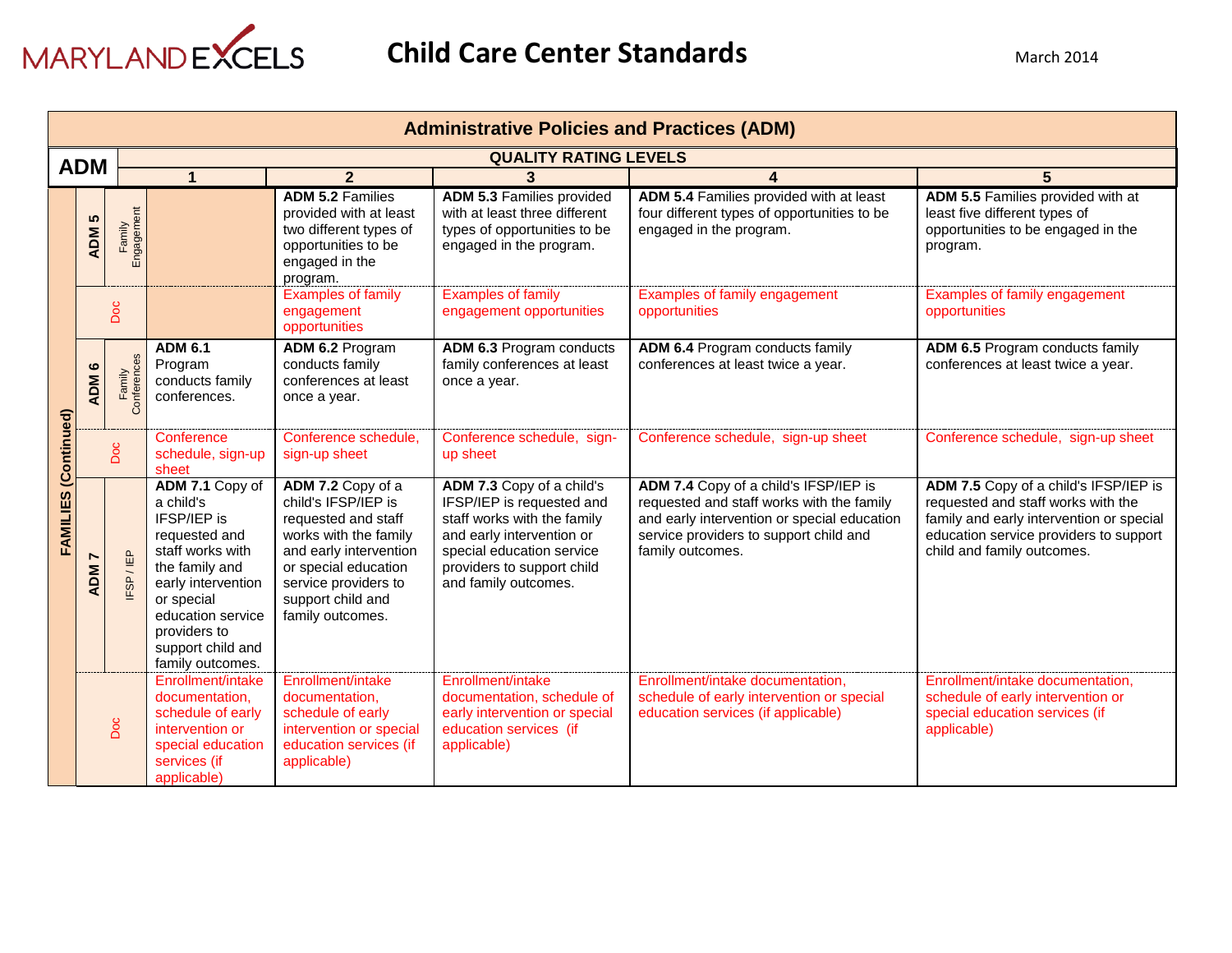

|              |                             |                              |                              |                                                                             |                                                                                      | <b>Administrative Policies and Practices (Continued)</b>                                                                                                                                                                                                                                                                                                                                  |                                                                                                                                                                                                                                                                                                                                                                                              |  |
|--------------|-----------------------------|------------------------------|------------------------------|-----------------------------------------------------------------------------|--------------------------------------------------------------------------------------|-------------------------------------------------------------------------------------------------------------------------------------------------------------------------------------------------------------------------------------------------------------------------------------------------------------------------------------------------------------------------------------------|----------------------------------------------------------------------------------------------------------------------------------------------------------------------------------------------------------------------------------------------------------------------------------------------------------------------------------------------------------------------------------------------|--|
|              | <b>ADM</b>                  |                              | <b>QUALITY RATING LEVELS</b> |                                                                             |                                                                                      |                                                                                                                                                                                                                                                                                                                                                                                           |                                                                                                                                                                                                                                                                                                                                                                                              |  |
|              |                             |                              | $\overline{1}$               | $\overline{2}$                                                              | $\overline{3}$                                                                       |                                                                                                                                                                                                                                                                                                                                                                                           | 5                                                                                                                                                                                                                                                                                                                                                                                            |  |
|              | $\infty$<br><b>ADM</b>      | Staff Meetings               |                              | <b>ADM 8.2 Staff meetings</b><br>conducted at least four<br>times per year. | <b>ADM 8.3 Staff meetings</b><br>conducted monthly.                                  | <b>ADM 8.4 Staff meetings conducted</b><br>monthly.                                                                                                                                                                                                                                                                                                                                       | ADM 8.5 Staff meetings conducted<br>monthly.                                                                                                                                                                                                                                                                                                                                                 |  |
|              |                             | Doc                          |                              | Yearly staff meeting<br>schedule, at least one<br>agenda and sign-in sheet  | <b>Yearly staff meeting</b><br>schedule, at least one<br>agenda and sign-in sheet    | Yearly staff meeting schedule, at least<br>one agenda and sign-in sheet                                                                                                                                                                                                                                                                                                                   | Yearly staff meeting schedule, at least<br>one agenda and sign-in sheet                                                                                                                                                                                                                                                                                                                      |  |
|              | ၈<br><b>ADM</b>             | Performance<br>Evaluations   |                              | ADM 9.2 Staff<br>performance is evaluated<br>at least annually.             | ADM 9.3 Staff<br>performance is evaluated<br>in writing at least<br>annually.        | ADM 9.4 Staff performance is evaluated<br>in writing at least annually, and as<br>needed for professional improvement.                                                                                                                                                                                                                                                                    | ADM 9.5 Staff performance is<br>evaluated in writing at least annually,<br>and as needed for professional<br>improvement.                                                                                                                                                                                                                                                                    |  |
|              | Doc                         |                              |                              | Performance evaluation<br>schedule                                          | Performance evaluation<br>schedule and<br>performance evaluation<br>tool             | Performance evaluation schedule and<br>performance evaluation tool                                                                                                                                                                                                                                                                                                                        | Performance evaluation schedule and<br>performance evaluation tool                                                                                                                                                                                                                                                                                                                           |  |
| <b>STAFF</b> | <b>ADM 10</b>               | Staff Policies and Handbook  |                              | ADM 10.2 Staff policies<br>developed.                                       | ADM 10.3 Staff policies<br>developed and included<br>in written handbook.            | ADM 10.4 Staff policies developed and<br>included in written handbook provided to<br>all staff members at hire, which includes<br>policies and procedures related to: health<br>and safety; child development; inclusion<br>of children with disabilities and special<br>health care needs; training; positive<br>behavior practices; and staff roles,<br>responsibilities, and benefits. | ADM 10.5 Staff policies developed and<br>included in written handbook provided<br>to all staff members at hire, which<br>includes policies and procedures<br>related to: health and safety; child<br>development; inclusion of children with<br>disabilities and special health care<br>needs; training; positive behavior<br>practices; and staff roles,<br>responsibilities, and benefits. |  |
|              | $\mathbf{r}$<br><b>ADM</b>  | Staff Receipt of<br>Handbook |                              |                                                                             |                                                                                      | <b>ADM 11.4 Program maintains written</b><br>receipt of staff handbook from all<br>employees.                                                                                                                                                                                                                                                                                             | ADM 11.5 Program maintains written<br>receipt of staff handbook from all<br>employees.                                                                                                                                                                                                                                                                                                       |  |
|              |                             | <b>Doc</b>                   |                              | <b>Statement of staff policies</b>                                          | <b>Staff handbook</b>                                                                | Staff handbook and one signed receipt                                                                                                                                                                                                                                                                                                                                                     | Staff handbook and one signed receipt                                                                                                                                                                                                                                                                                                                                                        |  |
|              | $\frac{2}{3}$<br><b>ADM</b> | Salary and<br>Benefits       |                              |                                                                             | <b>ADM 12.3 Incremental</b><br>salary scale based on<br>education and<br>experience. | ADM 12.4 Incremental salary scale<br>based on education and experience;<br>employee benefits.                                                                                                                                                                                                                                                                                             | ADM 12.5 Incremental salary scale<br>based on education and experience;<br>employee benefits.                                                                                                                                                                                                                                                                                                |  |
|              |                             | Doc                          |                              |                                                                             | <b>Current salary scale</b>                                                          | Current salary scale, description of<br>employee benefits                                                                                                                                                                                                                                                                                                                                 | Current salary scale, description of<br>employee benefits'                                                                                                                                                                                                                                                                                                                                   |  |